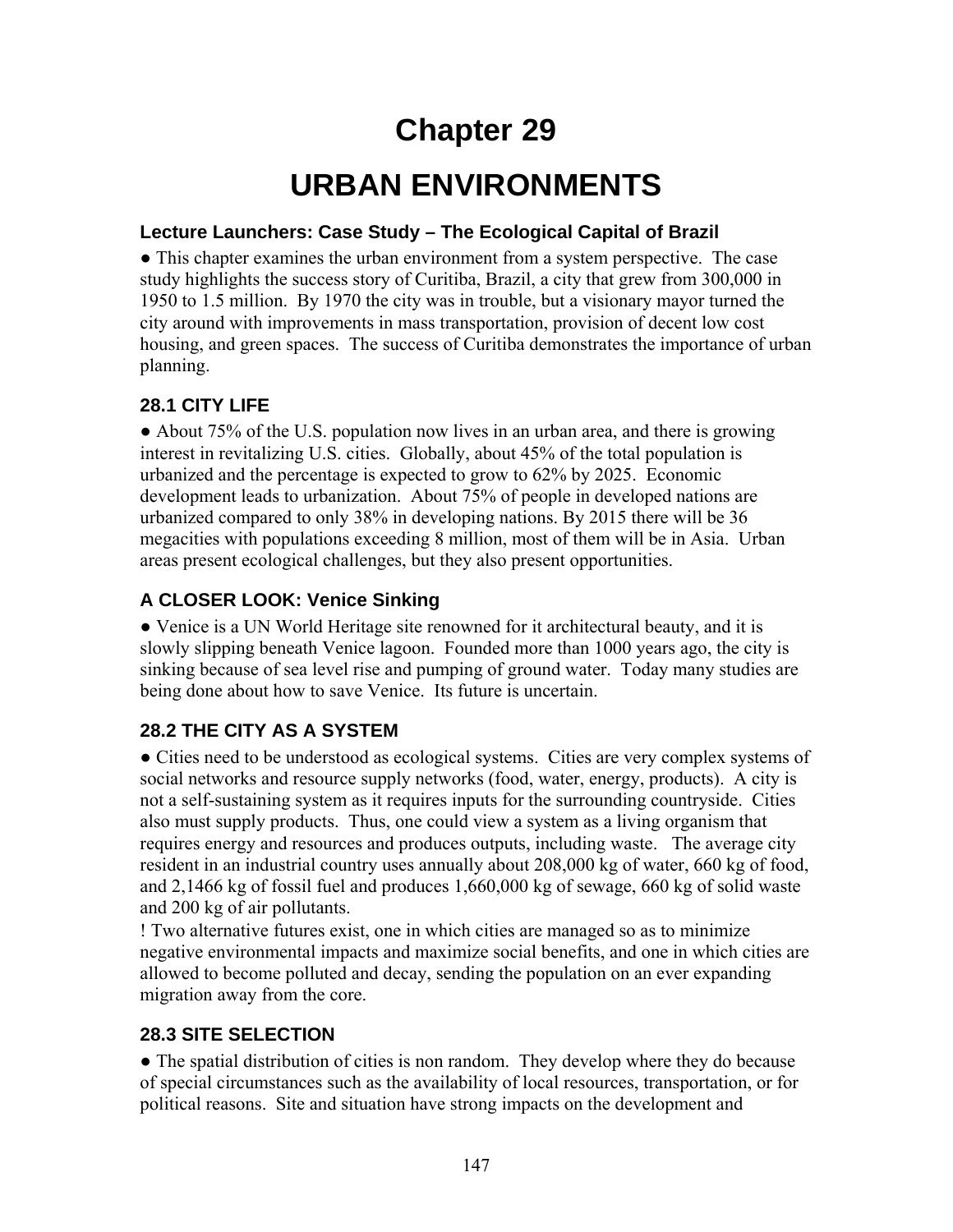importance of cities. A city's **situation** is its placement with respect to other areas, resources, etc. A city's **site** is its local environment, which may not always be favorable (e.g. Venice, Italy). Most early cities in the U.S. developed along the fall line of major rivers for purposes of energy and access to transportation (situation). Transportation has been a major driver in the development of many of the world's great cities. Ideally, cities should have ideal sites and situations, but that is often not the case. For example, New Orleans has a good situation but a poor site (it is largely below sea level). A city's environment or its site characteristics can be altered by technology. Using the example of New Orleans again, pumps that work around the clock and dikes protect the city from flooding, most of the time.

## **A CLOSER LOOK: Cities and the Fall Line**

● A fall line occurs on a river where there is an abrupt drop in elevation, creating waterfalls or rapids. The mid- and south-Atlantic states have a fall line that separates the Piedmont from a broad coastal plain. It is along the fall line that waterpower is available and where most of our important colonial cities developed.

# **28.4 CITY PLANNING AND THE ENVIRONMENT**

● Many cities grew with a conscious plan, and many of those that did had two dominant themes: defense and beauty (fortress and park cities). Parks have become important elements in cities. Olmsted designed Central Park in NYC as a place for psychological and physiological relief from city life, and vegetation was one of the keys. Instead of preservation, Olmsted added ponds and created a landscape pattern. Central Park is an example of 'design with nature.' Olmsted also designed much of Boston's landscape, adding holding ponds for tidal flooding, restoring a salt marsh, rerouting sewage, and added tidal gates to the Charles River. The control of water became an aesthetic design element. An extension of Olmsted's design with nature concept was Howard's 1902 garden city concept in which the city was surrounded by a greenbelt and where planning of countryside and city were integrated. Both concepts influence city planning today.

# **A CLOSER LOOK: A Brief History of City Planning**

● Two dominant themes in urban planning have been defense and beauty. Cities such as Rome and Granada are known for their beauty. Cities such as Carcasone in France were developed as walled fortresses.

## **A CLOSER LOOK: Design with Nature**

! Knowledge of urban ecology is paying off in the design of new cities. Woodlands, TX is an example. The city was designed so that the homes and roads were on ridges, and the lowlands were left as natural open space for the temporary storage of floodwater. The lowlands also provide habitat for flora and fauna, and is aesthetically pleasing.

## **28.5 THE CITY AS AN ENVIRONMENT**

● A city has a great impact on its immediate environment. For example, a city alters the energy budget of its landscape by modifying the absorption and reflection of solar energy, evaporation of water, conduction of air, wind, convection of water, and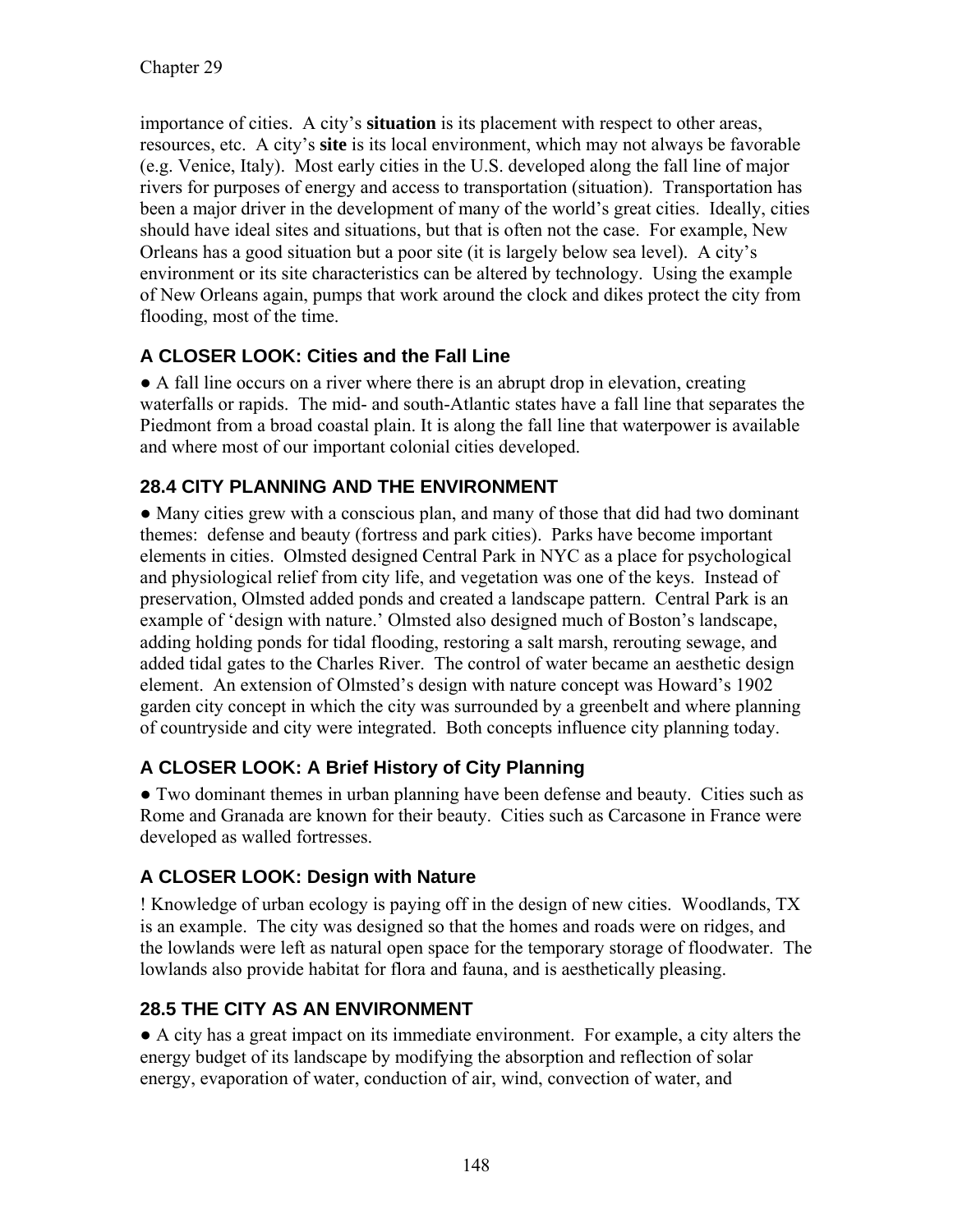combustion of fuel. Consequently, the local climate is modified. Cities are warmer than surrounding areas (heat island effect).

! Use of solar energy for heating was once common, but was replaced by cheap fossil fuel. It is now coming back in some places.

! Cities have a large impact on the water cycle by increasing the amount of impervious surface, and therefore runoff. Storm sewers collect runoff. This decreases infiltration and ET, which decreases evaporative cooling and humidity. Many cities now are discouraging the spread of new impervious surfaces. This is done sometimes by setting a tax rate proportional to the amount of impervious surface area. Cities also are using artificial wetlands to hold runoff, which serves three purposes: water treatment, decreased runoff, and aesthetics. Cities also can have higher rainfall amounts, fog and cloud cover because dust particles in the air serve as condensation nuclei.

! Many cities are build on flood plains, which often requires the construction of levees to protect against river flooding. The levees affect the hydrology of the entire river, and worsen the flooding along other unprotected sections of the river. An alternative is to use the floodplain for parks or for multiple uses that can tolerate periodic flooding.

! Urban soils are highly modified by pavements and toxic substances like heavy metals. Many urban soils are 'made land' or sols made from fill. Fill soil is unconsolidated and vulnerable to shaking from earthquakes.

! Everything in a city is concentrated, including pollutants. Urbanites are exposed to more kinds of toxic chemicals in higher concentrations and more noise than their rural counterparts, and the average lifespan of urbanites is shorter. Pollution sources include motor vehicles, stationary power sources, home heating, and industry. It is impossible to eliminate exposure to pollutants, but exposure can be minimized through proper urban planning.

#### **A CLOSER LOOK: An Environmental History of Cities**

• Cities developed in parallel with agriculture 1000's of years ago. Prior to agriculture people were nomadic. As improvements in agriculture and transportation were made, the population density of urban areas expanded. The population size of an urban area is limited by water and food. The future of our cities depends on our ability to plan and to conserve and use resources wisely.

#### **28.5 BRINGING NATURE TO THE CITY**

● Bringing nature into the city is a practical problem. Riparian cities can integrate waterfront, which is a natural magnet for people and has helped with the renewal of a number of cities from Austin to Providence. The use of trees provides not only aesthetics but benefits the microclimate. However, the vegetation in cities must be carefully selected to tolerate the different kinds of stresses that an urban environment imposes, including pollution and drought stress.

• With the exception of some birds and small mammals (e.g. squirrels), most forms of wildlife in cities are considered pests. There are species that cannot persist in urban environments and disappear, species that tolerate urban environments but do better elsewhere, and species that thrive in urban environments. Species that do too-well become pests. Many animals adapt to urban environments and manage to find suitable habitat and alternative foods (e.g. road kill). There are species that are very beneficial